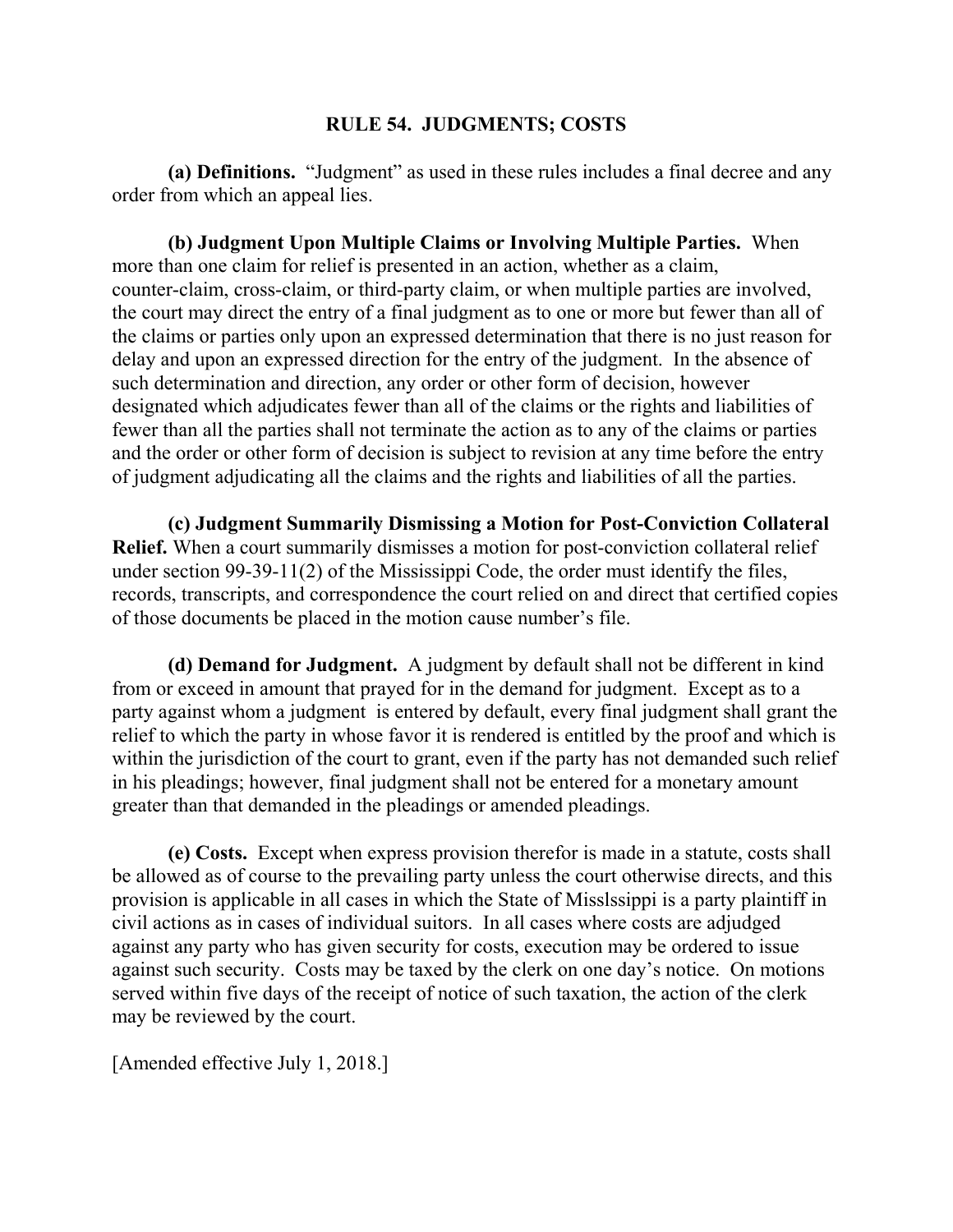## **Advisory Committee Historical Note**

Effective July 1, 2018, Rule 54 was amended to add subsection (c), which concerns summary dismissals of motions for post-conviction collateral relief.

## **Advisory Committee Notes**

Although it is not specifically described in the rule itself, there are several different stages that lead to the creation of a judgment that is final and appealable. It is important to differentiate the various steps that are part of this process. The first distinction is between the adjudication, either by a decision of the court or a verdict of the jury, and the judgment that is entered thereon. The terms "decision" and "judgment" are not synonymous under these rules. The decision consists of the court's opinion which consists of findings of fact and conclusions of law; the rendition of judgment is the pronouncement of that decision and the act that gives it legal effect.

A second distinction that should be noted is between the judgment itself and the "filing," or the "entry," of the judgment. A judgment is the final determination of an action and thus has the effect of terminating the litigation; it is "the act of the court." "Filing" simply refers to the delivery of the judgment to the clerk for entry and preservation. The "entry" of the judgment is the ministerial notation of the judgment by the clerk of the court pursuant to Rules 58 and 79(a); however, it is crucial to the effectiveness of the judgment and for measuring the time periods for appeal and the filing of various motions.

Rule 54(b) is designed to facilitate the entry of a final judgment upon one or more but fewer than all the claims or as to one or more but fewer than all the parties in an action involving multiple claims or multiple parties, so as to enable the non-prevailing party to perfect an appeal as of right of a final judgment. Absent a certification under Rule 54(b), any order in a multiple-party or multiple-claim action that does not dispose of the entire action is interlocutory, even it if appears to adjudicate a separable portion of the controversy. Given that separate, piecemeal appeals of interlocutory orders entered in a single action would usually be inefficient, parties may not appeal interlocutory orders as of right. Instead, a party may request the trial court to certify such an interlocutory order as final judgment pursuant to Rule 54(b), so that an appeal of right may be taken pursuant to M.R.A.P. 4, or, alternatively, a party may petition the Supreme Court for permission to appeal an interlocutory order pursuant to M.R.A.P. 5. If a party attempts to perfect an appeal as of right pursuant to M.R.A.P. 4 of an order that does not dispose of all the claims between the parties, such appeal will be dismissed for lack of jurisdiction unless the order appealed from has been properly certified as a final judgment pursuant to Rule 54(b). *See, e.g., Williams v. Delta Reg'l Med. Ctr.,* 740 So. 2d 284 (Miss. 1999).

Rule 54(b) gives a trial court discretion to certify an interlocutory order as a final judgment if the court determines that "there is no just reason for delay" of the appeal. Rule